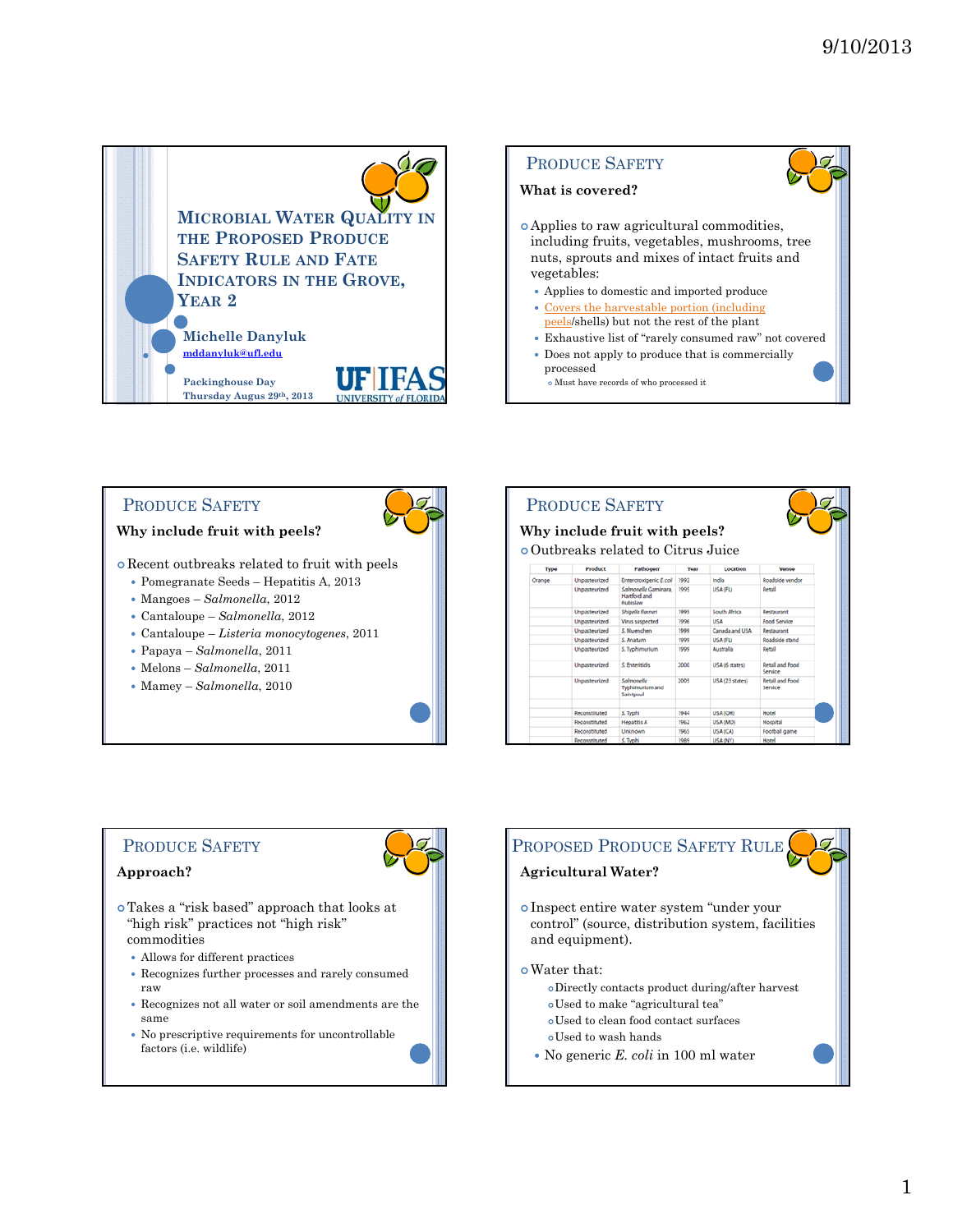# PROPOSED PRODUCE SAFETY RULE

## **Agricultural Water?**

- Directly contacts produce preharvest
- <235 *E. coli* in 100 ml (single sample)
- <126 *E. coli* in 100 ml (5 sample rolling geometric mean)

#### **Geometric Mean of 5 Water Samples = ((N1)(N2)(N3)(N4)(N5))1/5**



No testing if public source or treated water



#### Agricultural Water

- http://www.fda.gov/downloads/Food/Guidance Regulation/FSMA/UCM360242.pdf?source=go vdelivery
- Alternatives and Variances
	- http://www.fda.gov/downloads/Food/Guidance Regulation/FSMA/UCM360248.pdf?source=go vdelivery
- Commodities Related to Outbreaks
	- http://www.fda.gov/downloads/Food/Guidance Regulation/FSMA/UCM360758.pdf?source= vdelivery

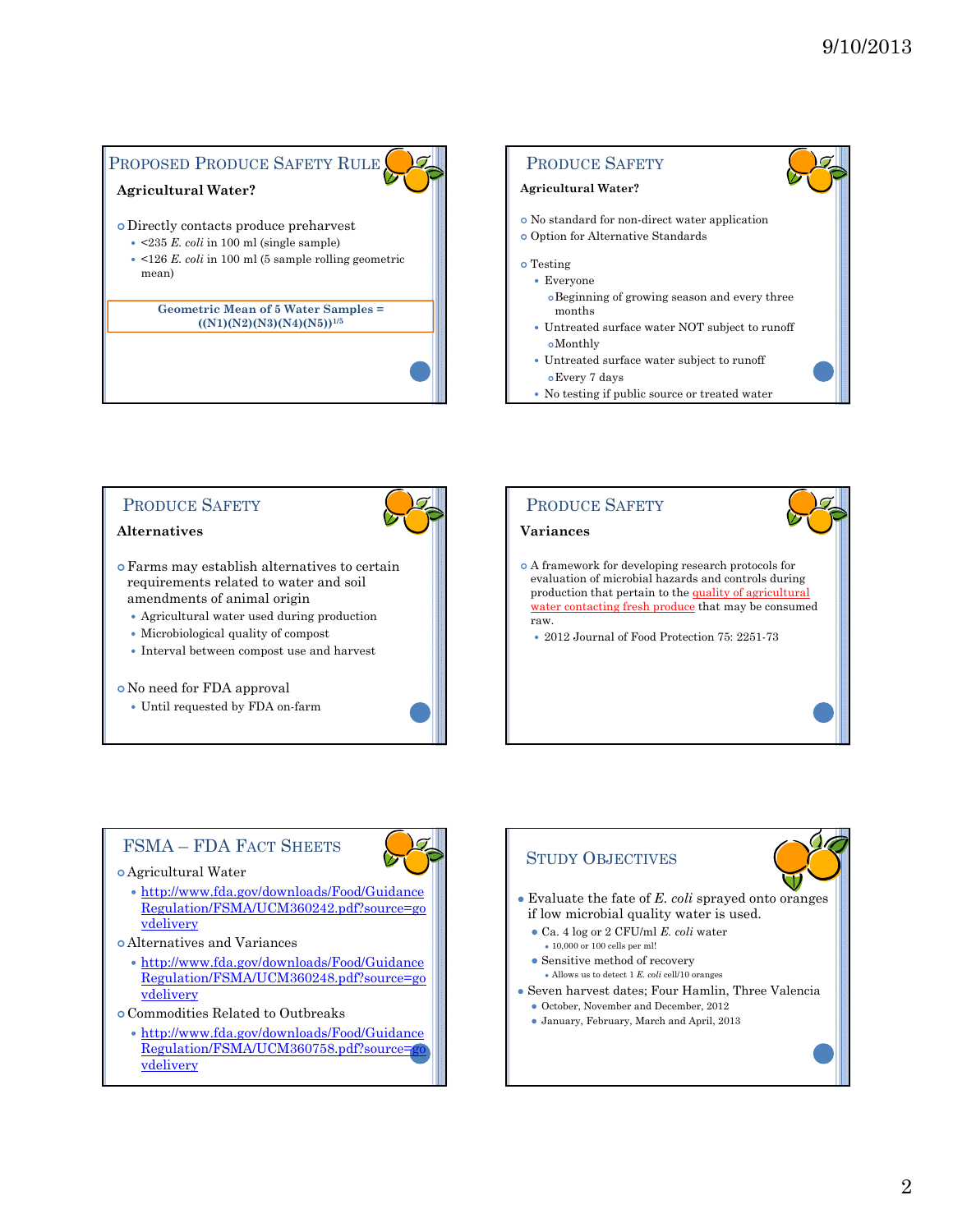









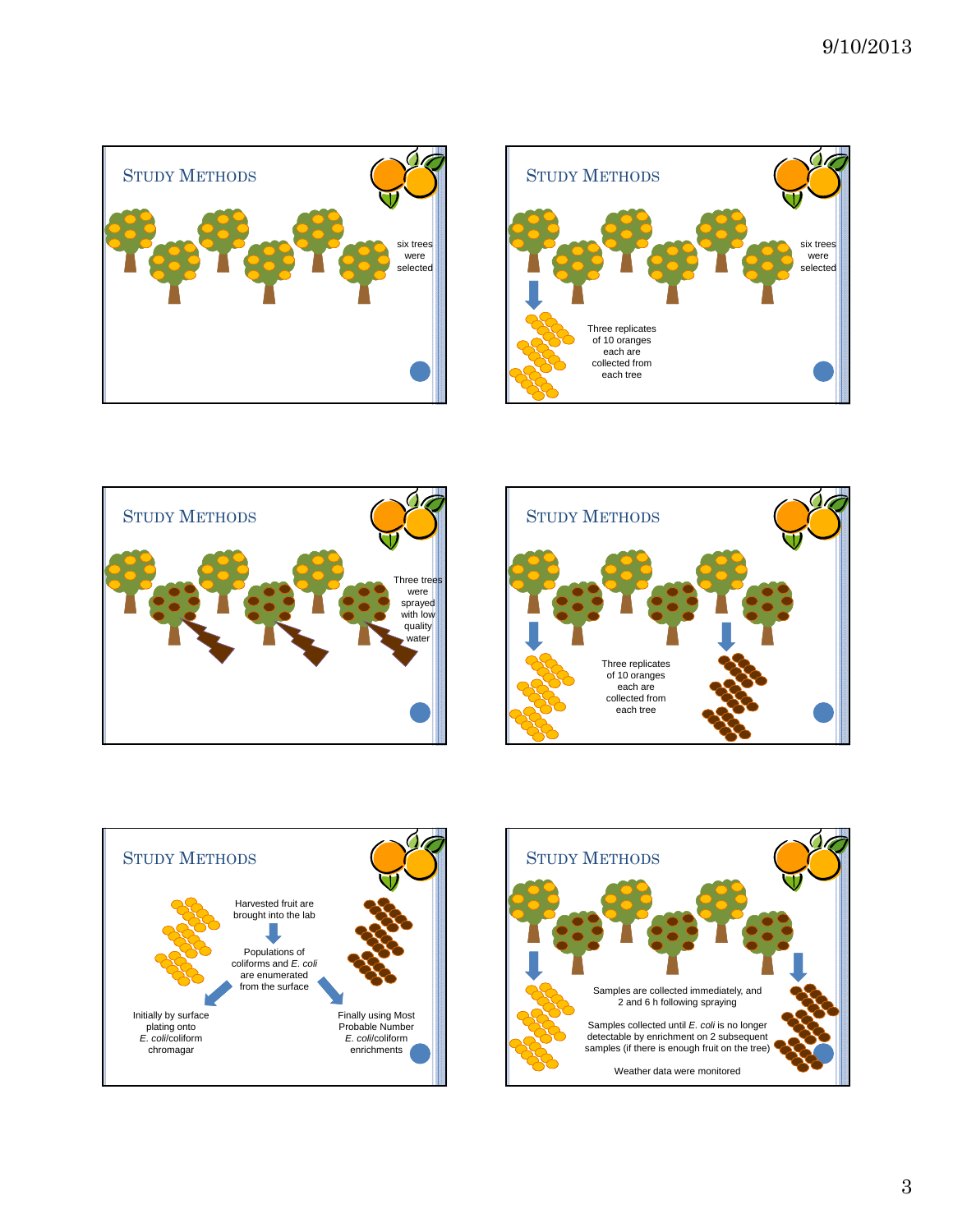